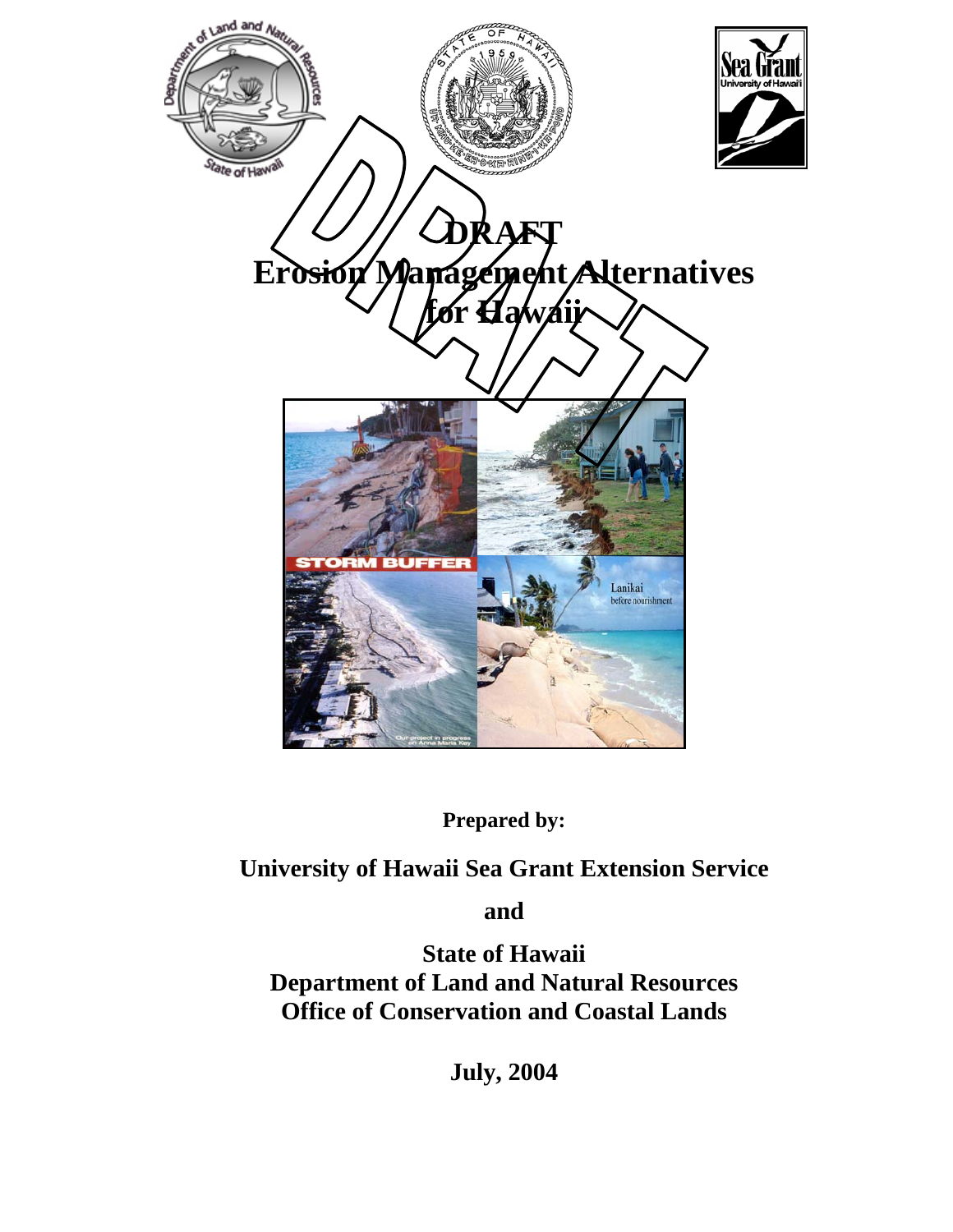## **Jurisdiction** *Hawaii Revised Statutes 205A-1*

The State of Hawaii defines the shoreline for purposes of jurisdiction and property boundaries as *"…the upper reaches of the wash of the waves, other than storm or seismic waves, at the highest tide during the season of the year in which the highest wash of the waves occurs, usually evidenced by the edge of the vegetation growth, or the upper limit of debris left by the wash of the waves."* By this definition, "the beach" may be loosely defined as the sandy area from the high wash of the waves to the seaward edge of the foreshore. Similarly, cliffs, dunes or other features landward of the backshore may be defined simply as "coastal" features or uplands. Common shoreline and beach terminology is listed below.



**Shoreline Terminology** (Image: John Wiley and Sons)

In Hawaii, each county defines unique zoning and setback regulations for coastal development based on the position of the certified shoreline. Most (not all) counties apply a minimum 40 foot setback zone from the certified shoreline where development is prohibited. Maui County is in the process of revising their shoreline setback laws to a variable set back based on the annual rate of erosion. Generally the state is responsible for regulation of the area from the shoreline seaward to the 3-mile offshore limit of the state's jurisdiction, this is often referred to as the Conservation District. Likewise, each county regulates the area from the shoreline landward in a Special Management Area (SMA). Both the Conservation District and the SMA have restrictions on the type of activities that are allowed within this area.



**Coastal Jurisdiction -Lanikai**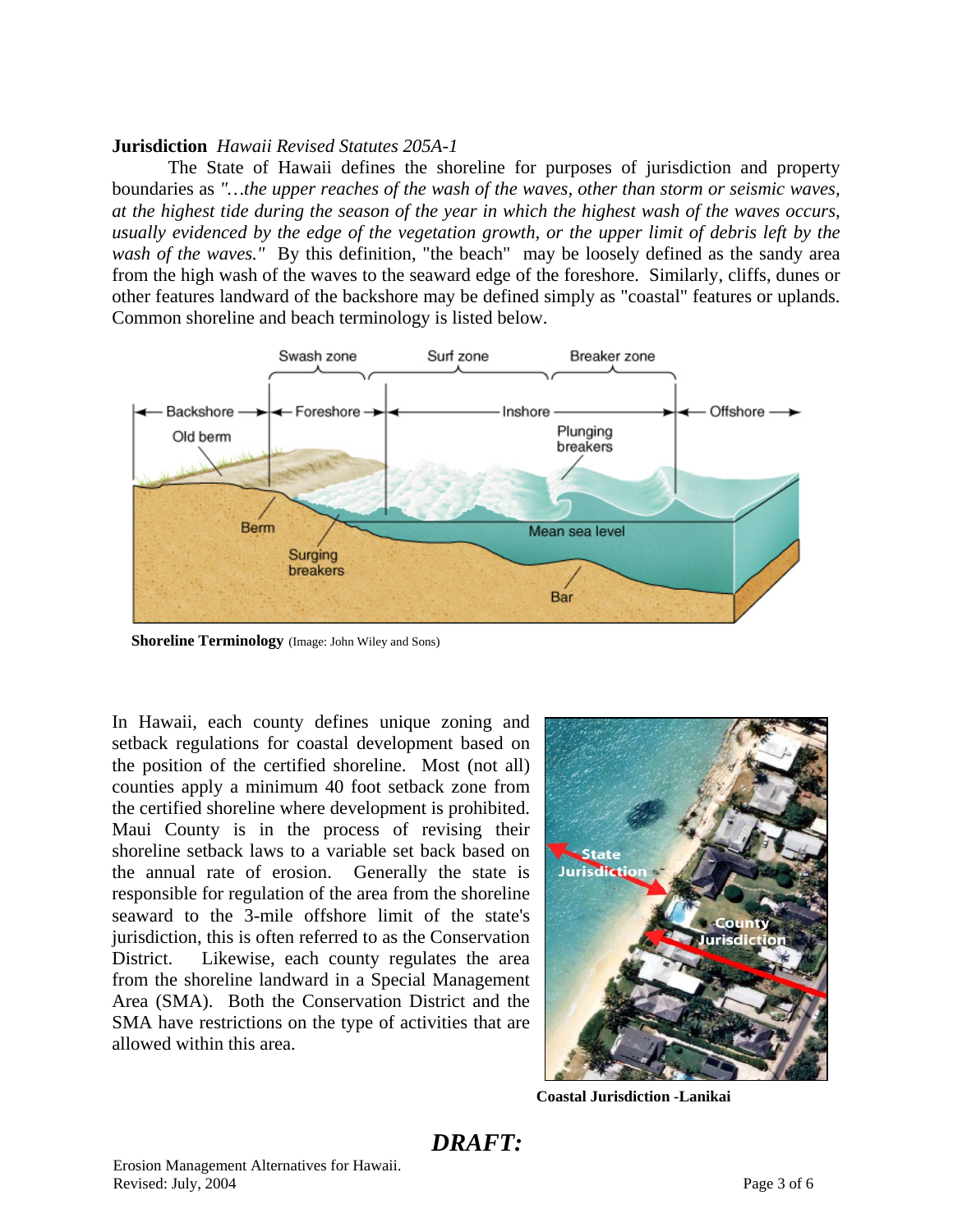### **Seasonal Changes**

Many coastal residents are acutely familiar with the seasonal changes that occur along their particular shoreline. The seasonal changes in Hawaii can be quite dramatic and are a result in the seasonal shift in the wave regime. Large North Pacific Storms dominate in the winter while Southern Hemisphere swells and short period trade wind swell are more typical in the summer. The change in direction and energy cause the beach to change shape either through the longshore or cross shore transfer of sand.

Hawaii's waves originate from four primary sources, North Pacific swell, northeast trade wind swell, south swell, and Kona storm swell. Hurricanes and tropical storms are also important sources of waves that impact Hawaii's coasts on an interannual basis. Short-wave period Kona storms and hurricanes often have a severe erosional effect on the south-facing shores of the Hawaiian Islands. These episodic storms have been found to one of the primary causes of beach loss in some areas of Kaanapali, West Maui (Eversole, 2002)



From: *Atlas of Natural Hazards in the Hawaiian Coastal Zone* 2002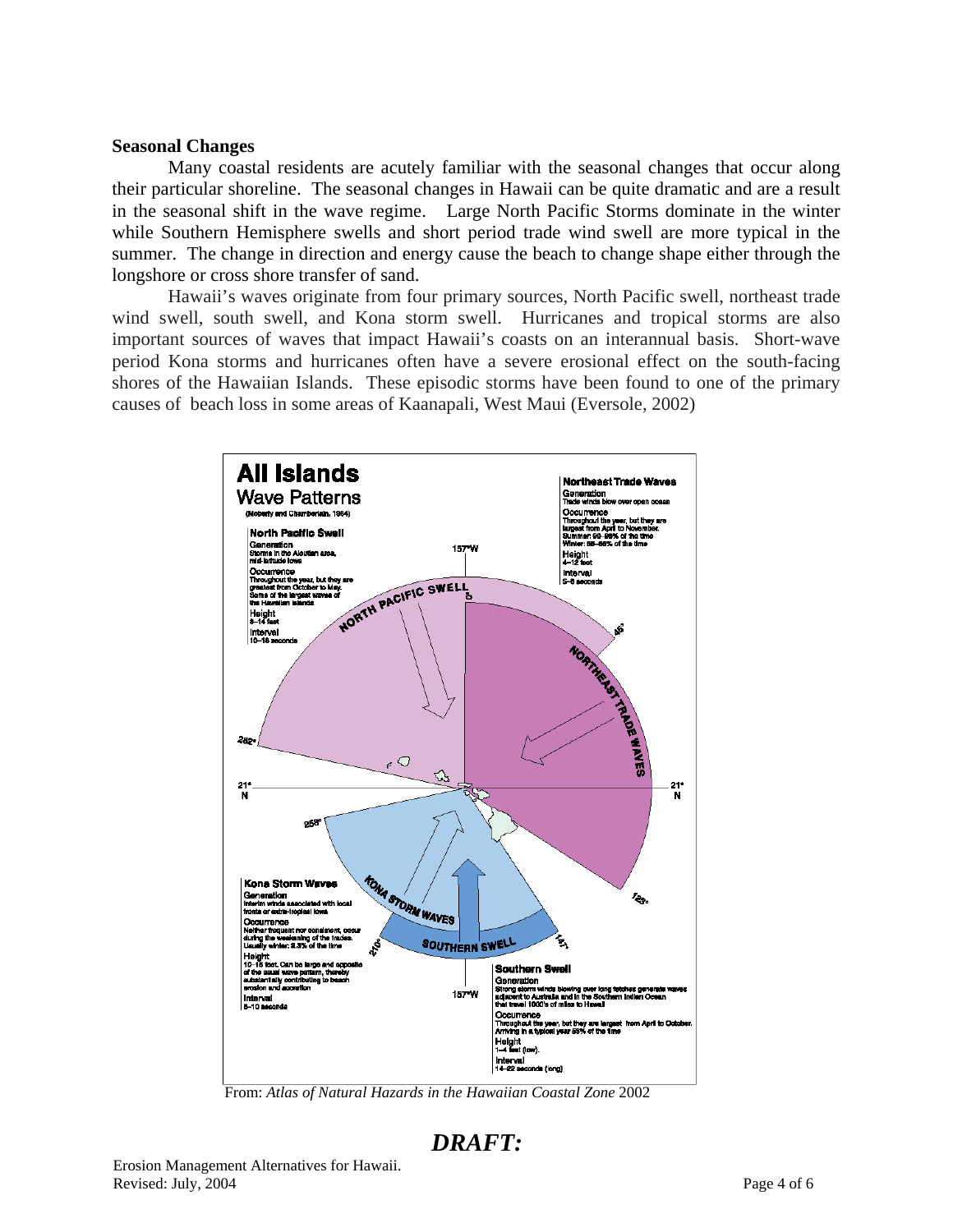# Seasonal beach profile adjustments



Seasonal fluctuations in the shape of the beach are often somewhat predictable and should be carefully considered while planning any erosion control procedures. Coastal homeowners should be familiar with these seasonal fluctuations and be prepared to anticipate erosion and beach loss issues. Coastal homeowners on north facing shores should pay particular attention to the seasonal changes of the shoreline due to high surf in the winters. Often what appears to be significant beach loss may be normal seasonal adjustment that will recover quite rapidly with the change in the wave regime. Severe coastal erosion and beach loss is sometimes due to a combination of chronic erosion compounded by seasonal beach loss or an unusually large event or series of events that erode beyond the normal seasonal adjustment range. (See Sheraton Kaanapali steel sheets in the following Section).

If historical aerial photographs are used to estimate an erosion rate based on the position of the shoreline an assessment of the seasonal error due to seasonal changes should be applied thus taking into account the season in which the photo was taken. For example, the beach at

Hanakoo Point in Kaanapali Beach reveals a strong seasonal fluctuation of up to 60 meters with fairly predictable regularity. A historical shoreline analysis carried out with aerial photographs must take into account the magnitude of these seasonal fluctuations in order to accurately assess the long-term trend of the shoreline.



#### **Seasonal Change at Kaanapali Beach**



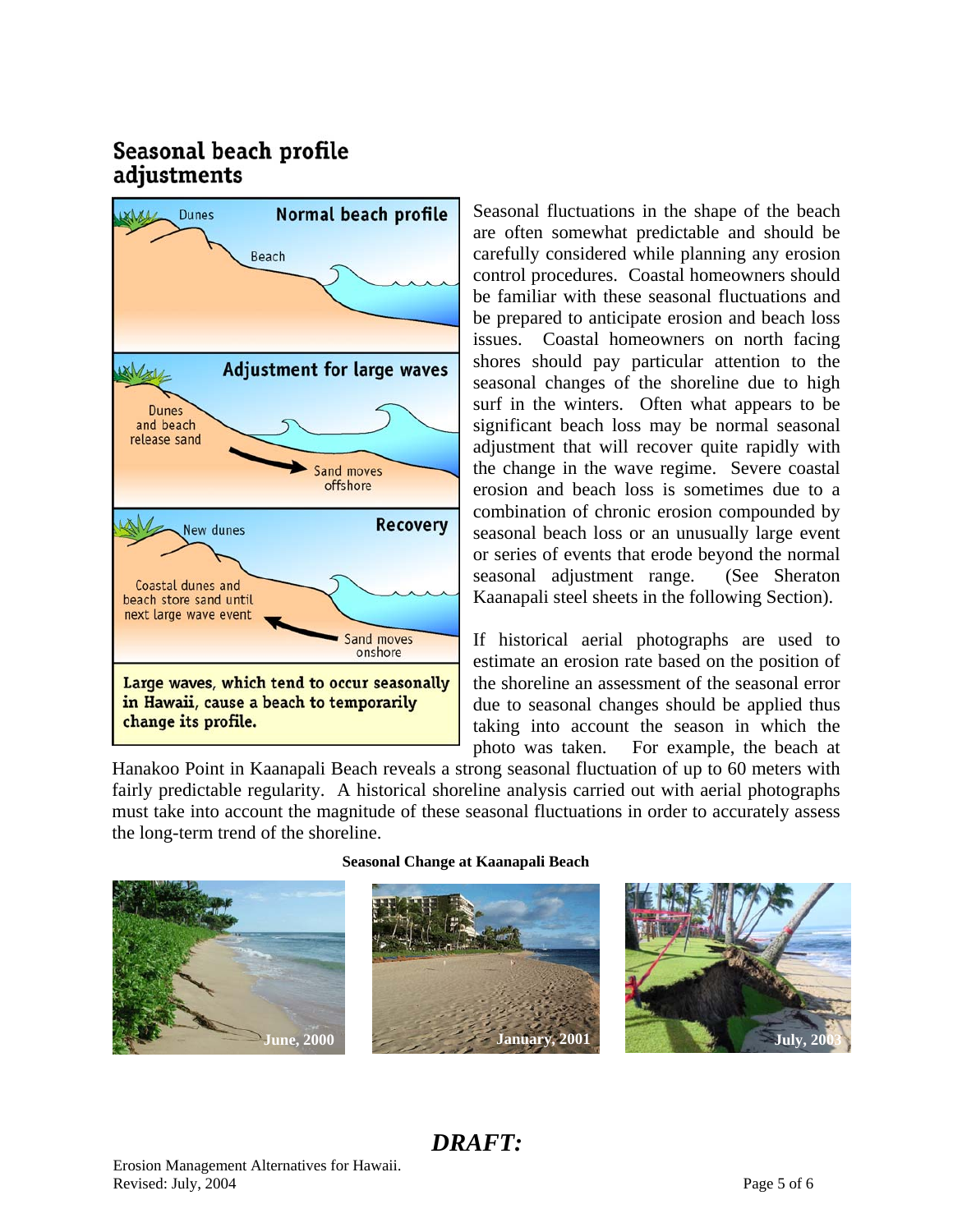## **a) Coastal Dune Stabilization, Restoration and Vegetation**

 Sand dunes play an important part in the beach system. Vegetated dunes trap windblown sand, store excess sand reserves, serve as natural erosion buffers and create an elevated berm and dense root system that may protect against storm and high wave events. The dunes provide an emergency supply of sand to the beach when erosion occurs. It is advisable to plant species that are adapted to the physical and chemical characteristics of the site, maybe with some advice from a professional or nursery. Several species of native Hawaiian plants are adapted to the coastal environment and perform well for erosion control.









*Pohuehue (Beach Morning Glory) Sea Shore Paspalum Grass Wind Breaks & Walk Over* 

 These salt-tolerant species of plants and grasses provide a effective erosion control for Hawaii dune systems. Natural vegetation is important for stabilizing the dune system. These low-lying plants work well to cover the active dune and protect the backshore against temporary erosion by forming a dense mat that is resistant to wind and wave erosion. Seashore Paspalum grass is ideally suited for Hawaii in the area behind the frontal dune but still in the erosion zone. This salt tolerant grass can grow directly on the sand with little or no soil needed. It can withstand periodic flooding and can be irrigated with brackish water. As with many of these species herbicides are not needed because salt water can be used to kill weeds. Dune walk overs and wind breaks also help to prevent erosion to the dune system and should be considered in areas where heavy foot traffic and wind is causing erosion of a dune. Pathways that cross through a dune should be oriented diagonally to the predominant wind direction so that the pathway does not allow wind blown sand to be funneled through the depressed pathway.